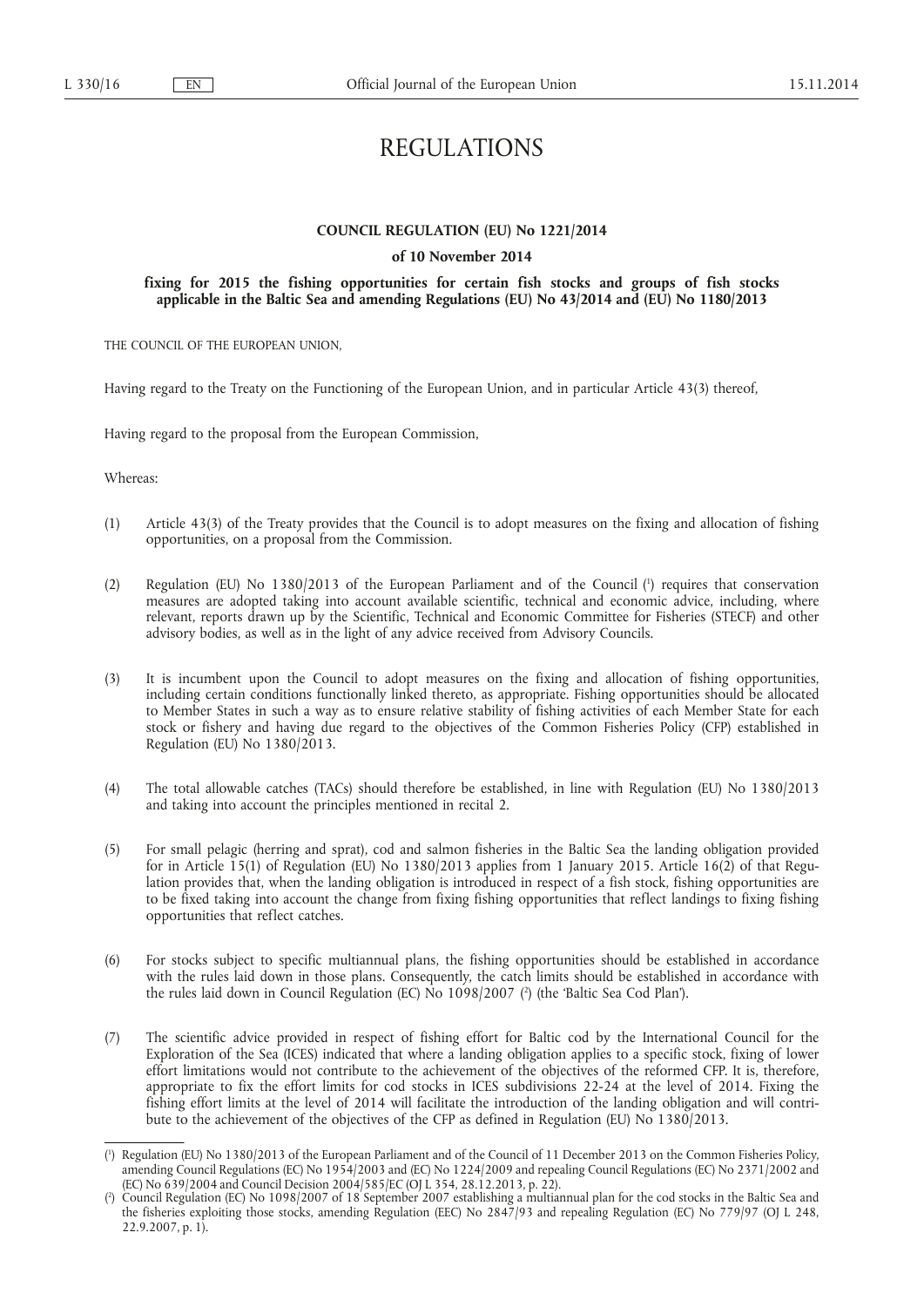- (8) In the light of the scientific advice provided, flexibility in the management of the fishing effort for cod stock in ICES subdivisions 22-24 in the Baltic Sea can be introduced without jeopardising the objectives of the Baltic Sea Cod Plan and without causing an increase in fishing mortality. Such flexibility would allow for a more efficient management of the fishing effort where quotas are not allocated equally among the fleet of a Member State and would facilitate swift reactions to quota exchanges. A Member State should, therefore, be allowed to allocate additional days absent from port to fishing vessels flying its flag where an equal amount of days absent from port is withdrawn from other fishing vessels flying its flag.
- (9) Recent scientific advice shows that ICES could not establish the biological reference points for cod stocks in ICES subdivisions 25-32 and instead it advised that the TAC for that cod stock be based on the data limited approach. The absence of biological reference points makes it impossible to follow the rules for setting the fishing opportunities for cod stocks in ICES subdivisions 25-32. As not fixing fishing opportunities could constitute a serious threat to the sustainability of that stock, it is appropriate to fix the TAC for those cod stocks at a level corresponding to the approach developed and advised by ICES and to fix fishing effort limits at the level of 2014. Fixing the fishing effort limits at the level of 2014 will facilitate the introduction of the landing obligation, will provide for more selective fishing and will contribute to the achievement of the objectives of the CFP as defined in Regulation (EU) No 1380/2013.
- (10) The use of fishing opportunities set out in this Regulation is subject to Council Regulation (EC) No 1224/2009 ( 1 ), and in particular Articles 33 and 34 of that Regulation, concerning the recording of catches and fishing effort and the information on data on the exhaustion of fishing opportunities respectively. It is therefore necessary to specify the codes relating to landings of stocks subject to this Regulation which are to be used by the Member States when sending data to the Commission.
- (11) Council Regulation (EC) No 847/96 ( 2 ) introduced additional conditions for year-to-year management of TACs, including flexibility provisions under Articles 3 and 4 for precautionary and analytical TACs respectively. Under Article 2 of that Regulation, when fixing the TACs, the Council is to decide to which stocks Articles 3 or 4 shall not apply, in particular on the basis of the biological status of the stocks. More recently, the year-to-year flexibility mechanism was introduced by Article 15(9) of Regulation (EU) No 1380/2013 for all stocks that are subject to the landing obligation. Therefore, in order to avoid excessive flexibility that would undermine the principle of rational and responsible exploitation of living marine biological resources, hinder the achievement of the objectives of CFP and deteriorate the biological status of the stocks, it should be established that Articles 3 and 4 of Regulation (EC) No 847/96 apply to analytical TACs only where the year-to-year flexibility provided for in Article 15(9) of Regulation (EU) No 1380/2013 is not used.
- (12) The scientific advice on sprat in the North Sea covers the period from July to June the following year, even though the TAC is set for the period from January to December. The latest scientific advice for the period from July 2014 to June 2015 indicates that the TAC can be significantly increased. There is therefore a greater availability of sprat in the second half of 2014 than was foreseen. Since that stock is subject to an analytical assessment and is within safe biological limits, the conditions for the application of Articles 3 and 4 of Regulation (EC) No 847/96 allowing inter-annual quota flexibility are fulfilled, and should be permitted in order to allow the fisheries to utilise the increased availability of sprat in the most efficient way. Regulation (EU) No 43/2014 should therefore be amended accordingly.
- (13) Regulation (EU) No 43/2014 currently allows that a Member State use any unused quantities in 2015, up to 10 % of the quota available to it in 2014, in respect of certain stocks. On 6 August 2014, the Russian Federation imposed an embargo on the importation of certain agricultural and fisheries products from the Union. As a consequence, some of the exports that producers had envisaged to make to Russia in the autumn of 2014 have become impossible and in some cases alternative markets cannot be found at short notice. In view of those exceptional circumstances and the urgency of the matter, it is necessary to allow certain adjustments for the 2014 fishing season. In view of positive scientific advice as well as a positive approach of the relevant coastal states, it is appropriate to allow, exceptionally and only in respect of the stocks that are the most severely or directly affected by the Russian embargo, an increase in the percentage of the quantities unused in 2014 that can be carried over to 2015. That exceptional measure is limited to the 2014 fishing season. It is expected that this measure would allow new markets to be found or catches to be adapted should the embargo continue to apply

<sup>(</sup> 1 ) Council Regulation (EC) No 1224/2009 of 20 November 2009 establishing a Community control system for ensuring compliance with the rules of the common fisheries policy, amending Regulations (EC) No 847/96, (EC) No 2371/2002, (EC) No 811/2004, (EC) No 768/2005, (EC) No 2115/2005, (EC) No 2166/2005, (EC) No 388/2006, (EC) No 509/2007, (EC) No 676/2007, (EC) No 1098/2007, (EC) No 1300/2008, (EC) No 1342/2008 and repealing Regulations (EEC) No 2847/93, (EC) No 1627/94 and (EC) No 1966/2006 (OJ L 343, 22.12.2009, p. 1).

<sup>(</sup> 2 ) Council Regulation (EC) No 847/96 of 6 May 1996 introducing additional conditions for year-to-year management of TACs and quotas (OJ L 115, 9.5.1996, p. 3).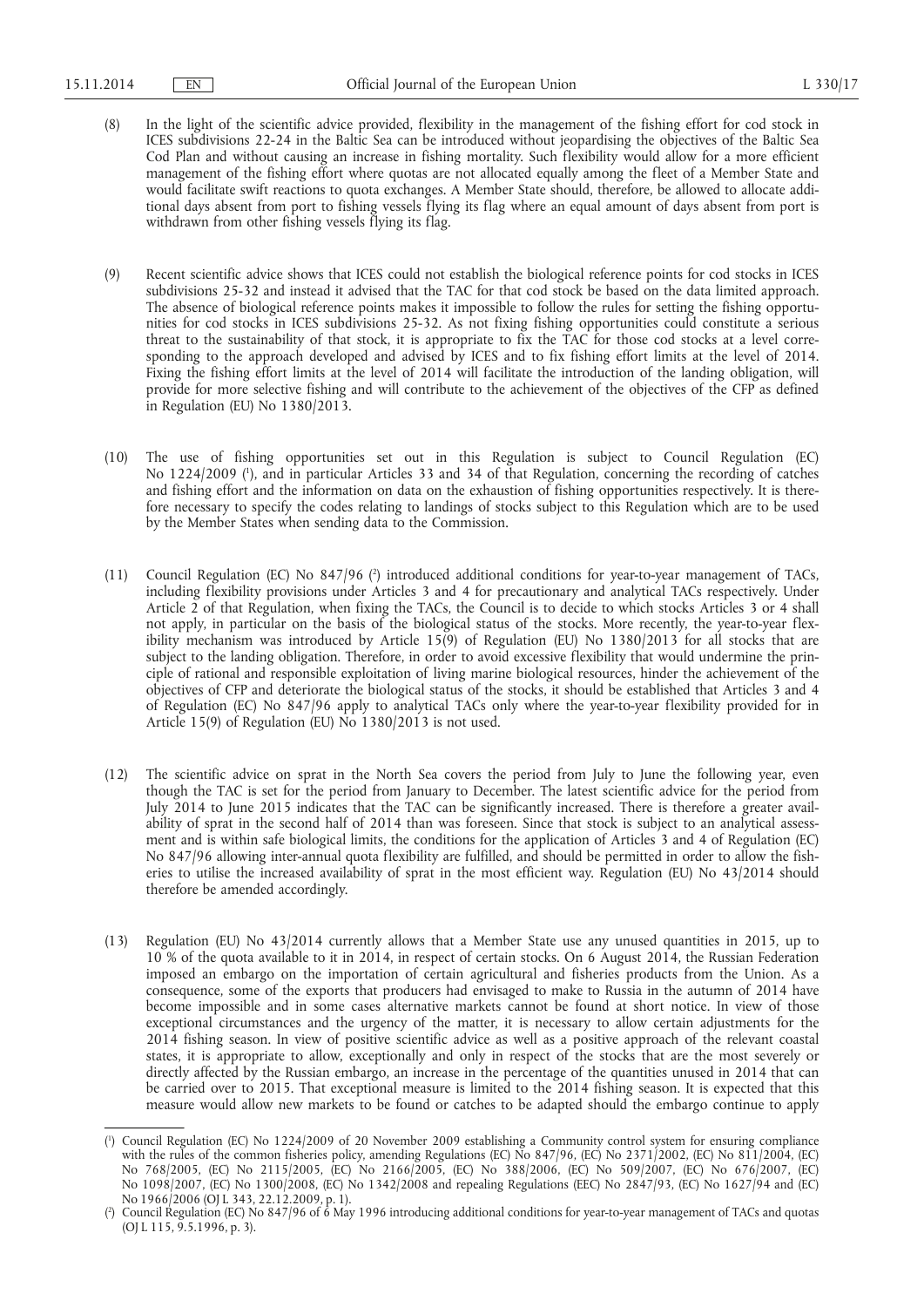in 2015. For the same reasons, a corresponding possibility to transfer unused fishing opportunities should be introduced in Council Regulation (EU) No 1180/2013 ( 1 ). Regulations (EU) No 43/2014 and (EU) No 1180/2013 should therefore be amended accordingly.

(14) In order to avoid interruption of fishing activities and to ensure the livelihoods of Union fishermen, this Regulation should apply from 1 January 2015. For reasons of urgency, this Regulation should enter into force immediately after its publication. For reasons set out in recital 13, the provisions concerning the possibility to transfer fishing opportunities unused in 2014 should apply with effect from 1 January 2014,

HAS ADOPTED THIS REGULATION:

# CHAPTER I

# **GENERAL PROVISIONS**

*Article 1* 

### **Subject matter**

This Regulation fixes the fishing opportunities for certain fish stocks and groups of fish stocks in the Baltic Sea for 2015.

#### *Article 2*

#### **Scope**

This Regulation shall apply to Union fishing vessels operating in the Baltic Sea.

# *Article 3*

# **Definitions**

For the purposes of this Regulation the following definitions shall apply:

- (1) 'ICES' means International Council for the Exploration of the Sea;
- (2) 'Baltic Sea' means ICES zones IIIb, IIIc and IIId;
- (3) 'subdivision' means an ICES subdivision of the Baltic sea as defined in Annex I to Council Regulation (EC) No 2187/2005 (<sup>2</sup>);
- (4) 'fishing vessel' means any vessel equipped for commercial exploitation of marine biological resources;
- (5) 'Union fishing vessel' means a fishing vessel flying the flag of a Member State and registered in the Union;
- (6) 'fishing effort' means the product of the capacity and the activity of a fishing vessel; for a group of fishing vessels it is the sum of the fishing effort of all fishing vessels in the group;
- (7) 'stock' means a marine biological resource that occurs in a given management area;
- (8) 'total allowable catch' (TAC) means the quantity of each stock that can be:
	- (i) caught over the period of a year, in the fisheries that are subject to the landing obligation pursuant to Article 15 of Regulation (EU) No 1380/2013; or
	- (ii) landed over the period of a year, in the fisheries that are not subject to the landing obligation pursuant to Article 15 of Regulation (EU) No 1380/2013;

<sup>(</sup> 1 ) Council Regulation (EU) No 1180/2013 of 19 November 2013 fixing for 2014 the fishing opportunities for certain fish stocks and groups of fish stocks applicable in the Baltic Sea (OJ L 313, 22.11.2013, p. 4).

<sup>(</sup> 2 ) Council Regulation (EC) No 2187/2005 of 21 December 2005 for the conservation of fishery resources through technical measures in the Baltic Sea, the Belts and the Sound, amending Regulation (EC) No 1434/98 and repealing Regulation (EC) No 88/98 (OJ L 349, 31.12.2005, p. 1).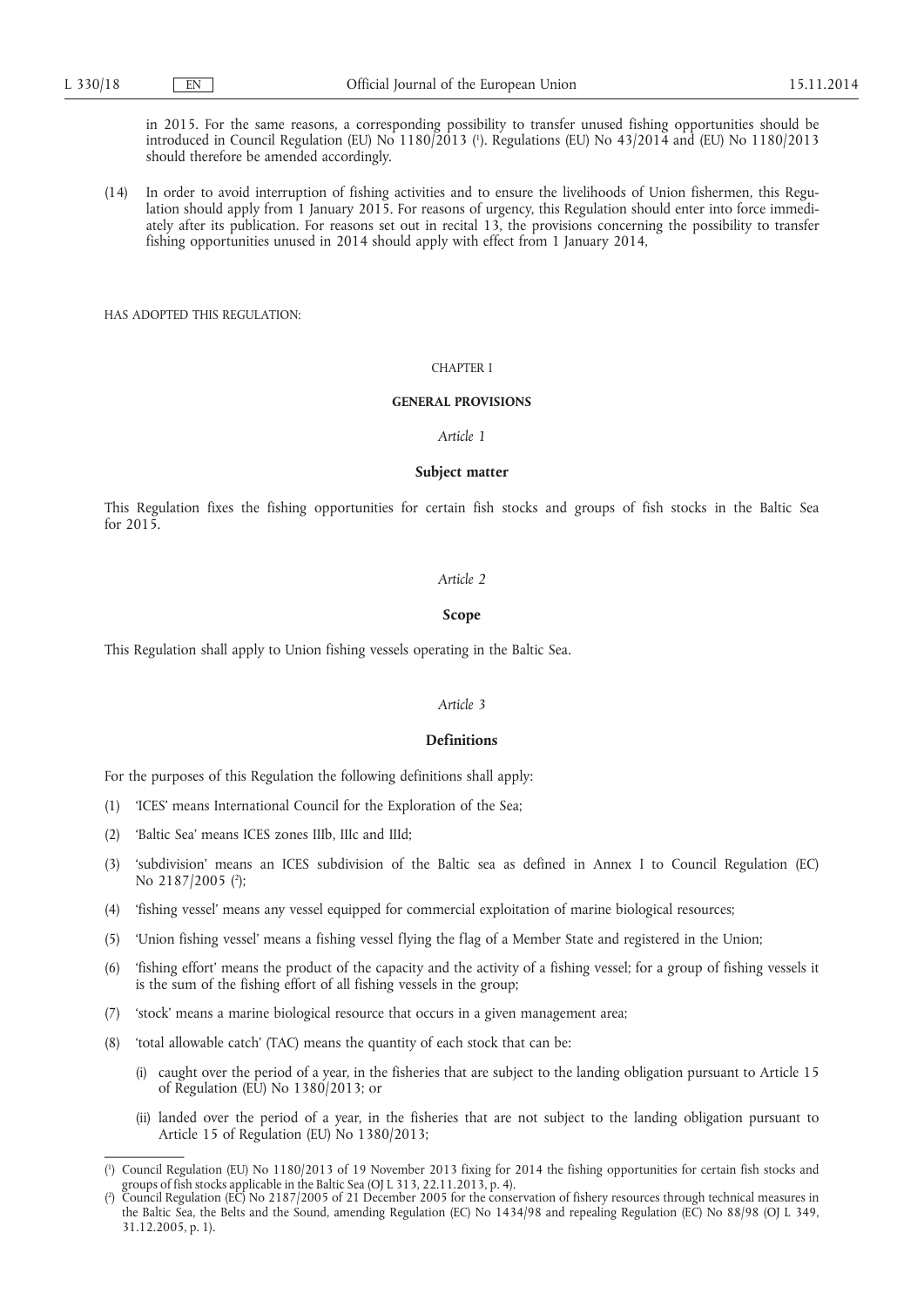(9) 'quota' means a proportion of the TAC allocated to the Union, a Member State or a third country;

(10) 'days absent from port' means any continuous period of 24 hours or part thereof during which a fishing vessel is not present in a port.

#### CHAPTER II

# **FISHING OPPORTUNITIES**

# *Article 4*

# **TACs and allocations**

The TACs, the quotas and the conditions functionally linked thereto, where appropriate, are set out in Annex I.

# *Article 5*

### **Special provisions on allocations of fishing opportunities**

The allocation of fishing opportunities to Member States as set out in this Regulation shall be without prejudice to:

- (a) exchanges made pursuant to Article 16(8) of Regulation (EU) No 1380/2013;
- (b) deductions and reallocations made pursuant to Article 37 of Regulation (EC) No 1224/2009;
- (c) additional landings allowed under Article 3 of Regulation (EC) No 847/96 or under Article 15(9) of Regulation (EU) No 1380/2013;
- (d) quantities withheld in accordance with Article 4 of Regulation (EC) No 847/96 or transferred under Article 15(9) of Regulation (EU) No 1380/2013;
- (e) deductions made pursuant to Articles 105, 106 and 107 of Regulation (EC) No 1224/2009.

### *Article 6*

# **Conditions for landing catches and by-catches not subject to the landing obligation**

Catches and by-catches of plaice shall be retained on board or landed only if they have been taken by Union fishing vessels flying the flag of a Member State having a quota and that quota is not exhausted.

# *Article 7*

# **Fishing effort limits**

Fishing effort limits are set out in Annex II.

#### CHAPTER III

# **FLEXIBILITY IN THE FIXING OF FISHING OPPORTUNITIES OF CERTAIN STOCKS**

*Article 8* 

### **Amendments to Regulation (EU) No 43/2014**

Regulation (EU) No 43/2014 is amended as follows:

- (1) Article 18a is amended as follows:
	- (a) in paragraph 1, the following subparagraphs are inserted:
		- '(m) herring in zones VIIa, VIIg, VIIh, VIIj and VIIk;
		- (n) horse mackerel in Union waters of IIa, IVa, VI, VIIa-c, VIIe-k, VIIIa, VIIIb, VIIId and VIIIe; in Union and international waters of Vb; in international waters of XII and XIV.';
	- (b) the following paragraph is inserted:

'7. By way of derogation from paragraph 4, the percentage of 10 % shall be increased by an additional 15 % in respect of stocks referred to in paragraph  $1(c)$ ,  $(d)$ ,  $(f)$ ,  $(g)$ ,  $(j)$ ,  $(k)$ ,  $(m)$  and  $(n)$ .;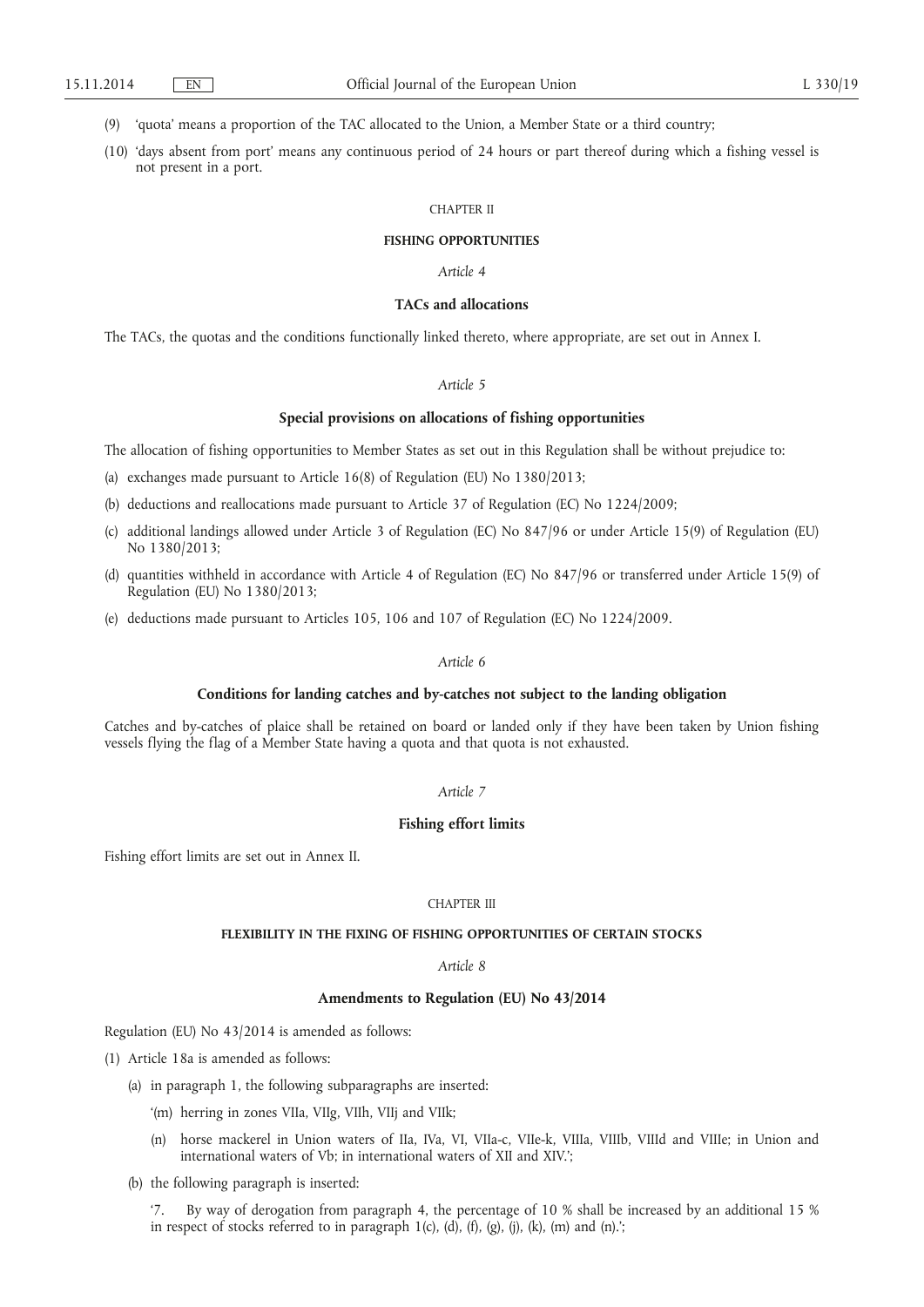| 'Species:       | Sprat and associated by-catches<br>Sprattus sprattus | Zone: | Union waters of IIa and IV<br>$(SPR/2AC4-C)$ |
|-----------------|------------------------------------------------------|-------|----------------------------------------------|
| Belgium         | 1 546 $(2)$                                          |       |                                              |
| Denmark         | 122 383 $(2)$                                        |       |                                              |
| Germany         | 1 546 $(2)$                                          |       |                                              |
| France          | 1 546 $(2)$                                          |       |                                              |
| The Netherlands | 1 546 $(2)$                                          |       |                                              |
| Sweden          | 1 330 $(1)$ $(2)$                                    |       |                                              |
| United Kingdom  | 5 1 0 3 $(2)$                                        |       |                                              |
| Union           | 135 000                                              |       |                                              |
| Norway          | 9 0 0 0                                              |       |                                              |
| <b>TAC</b>      | 144 000                                              |       | Analytical TAC                               |

(2) in Annex IA, the entry for sprat and associated by-catches in Union waters of IIa and IV shall be replaced by the following:

( 1) Including sandeel.

(2) At least 98 % of landings counted against this quota shall be of sprat. By-catches of dab and whiting to be counted against the remaining 2 % of the quota (OTH/\*2AC4C).'

## *Article 9*

### **Amendments to Regulation (EU) No 1180/2013**

Regulation (EU) No 1180/2013 is amended as follows:

(1) the following Article is inserted:

*'Article 5a* 

# **Flexibility in the fixing of fishing opportunities of certain stocks**

- 1. This Article shall apply to the following stocks:
- (a) herring in ICES subdivisions 30-31;
- (b) herring in Union waters of ICES subdivisions 25-27, 28.2, 29 and 32;
- (c) herring in ICES subdivision 28.1;
- (d) sprat in Union waters of ICES subdivisions 22-32.

2. Any quantities up to 25 % of a Member State's quota of the stocks identified in paragraph 1 that have not been used in 2014 shall be added for the purpose of calculating the quota of the Member State concerned for the relevant stock for 2015. Any quantities transferred to other Member States pursuant to Article 16(8) of Regulation (EU) No 1380/2013 of the European Parliament and of the Council (\*) as well as any quantities deducted pursuant to Articles 37, 105 and 107 of Regulation (EC) No 1224/2009 shall be taken into account for the purpose of establishing quantities used and quantities not used under this paragraph.

3. Article 4 of Regulation (EC) No 847/96 shall not apply to stocks identified in paragraph 1 of this Article in respect of the Member States concerned.

<sup>(\*)</sup> Regulation (EU) No 1380/2013 of the European Parliament and of the Council of 11 December 2013 on the Common Fisheries Policy, amending Council Regulations (EC) No 1954/2003 and (EC) No 1224/2009 and repealing Council Regulations (EC) No 2371/2002 and (EC) No 639/2004 and Council Decision 2004/585/EC (OJ L 354, 28.12.2013, p. 22).';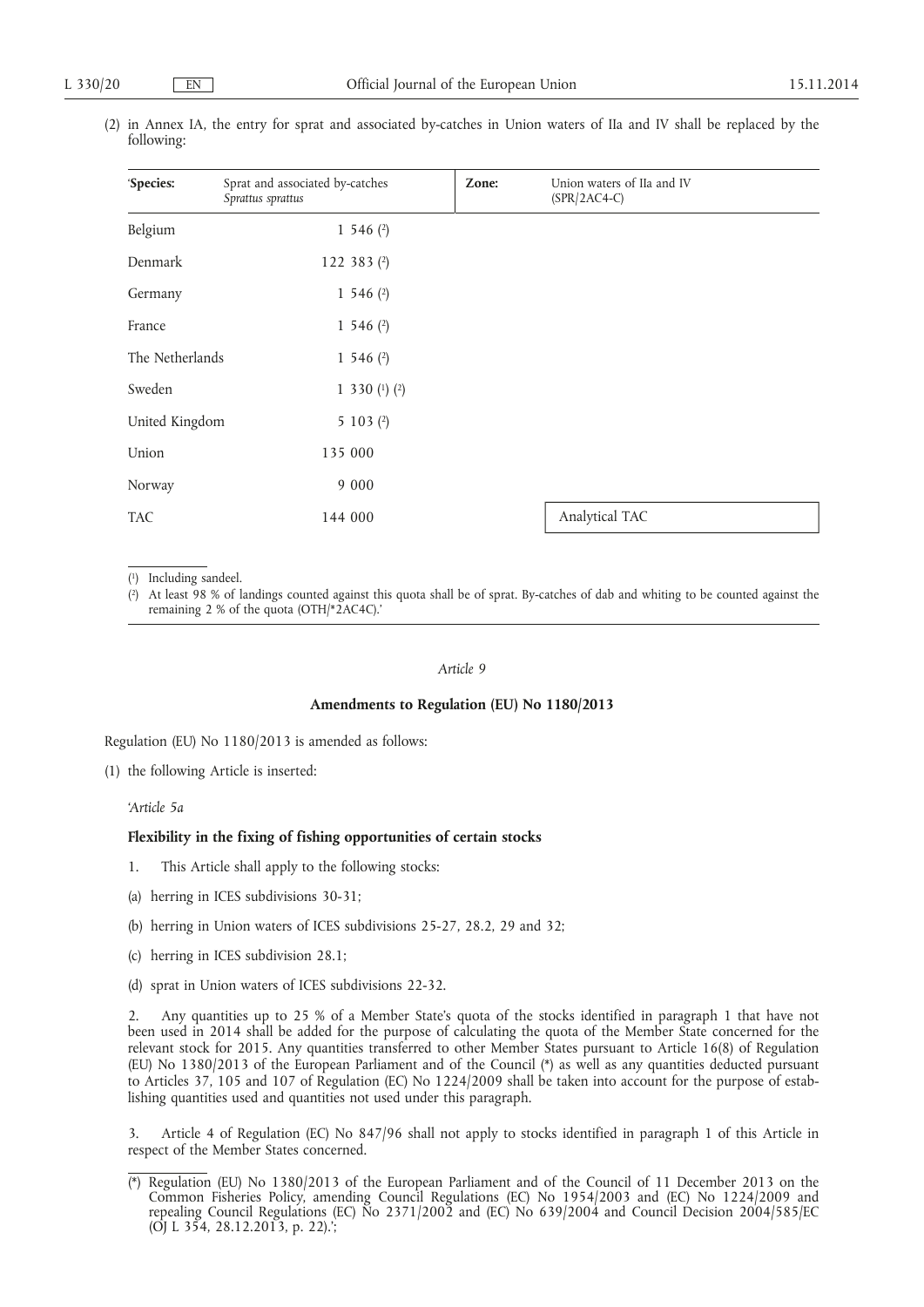(2) in Annex I, the following footnote shall be included in respect of entries concerning the following stocks: herring in subdivisions 30-31; herring in Union waters of subdivisions 25-27, 28.2, 29 and 32; herring in subdivision 28.1; sprat in Union waters of subdivisions 22-32:

'Article 3 of Regulation (EC) No 847/96 shall not apply.

Article 4 of Regulation (EC) No 847/96 shall not apply.'.

### CHAPTER IV

# **FINAL PROVISIONS**

*Article 10* 

### **Data transmission**

When, pursuant to Articles 33 and 34 of Regulation (EC) No 1224/2009, Member States send the Commission data relating to quantities of stocks caught or landed, they shall use the stock codes set out in Annex I to this Regulation.

### *Article 11*

### **Flexibility**

1. Except where otherwise specified in Annex I to this Regulation, Article 3 of Regulation (EC) No 847/96 shall apply to stocks subject to precautionary TAC and Article 3(2) and (3) and Article 4 of that Regulation shall apply to stocks subject to analytical TAC.

2. Article 3(2) and (3) and Article 4 of Regulation (EC) No 847/96 shall not apply where a Member State uses the year-to-year flexibility provided for in Article 15(9) of Regulation (EU) No 1380/2013.

# *Article 12*

# **Entry into force**

This Regulation shall enter into force on the day following its publication in the *Official Journal of the European Union*.

It shall apply from 1 January 2015.

However, Articles 8 and 9 shall apply with effect from 1 January 2014.

This Regulation shall be binding in its entirety and directly applicable in all Member States.

Done at Brussels, 10 November 2014.

*For the Council The President*  M. MARTINA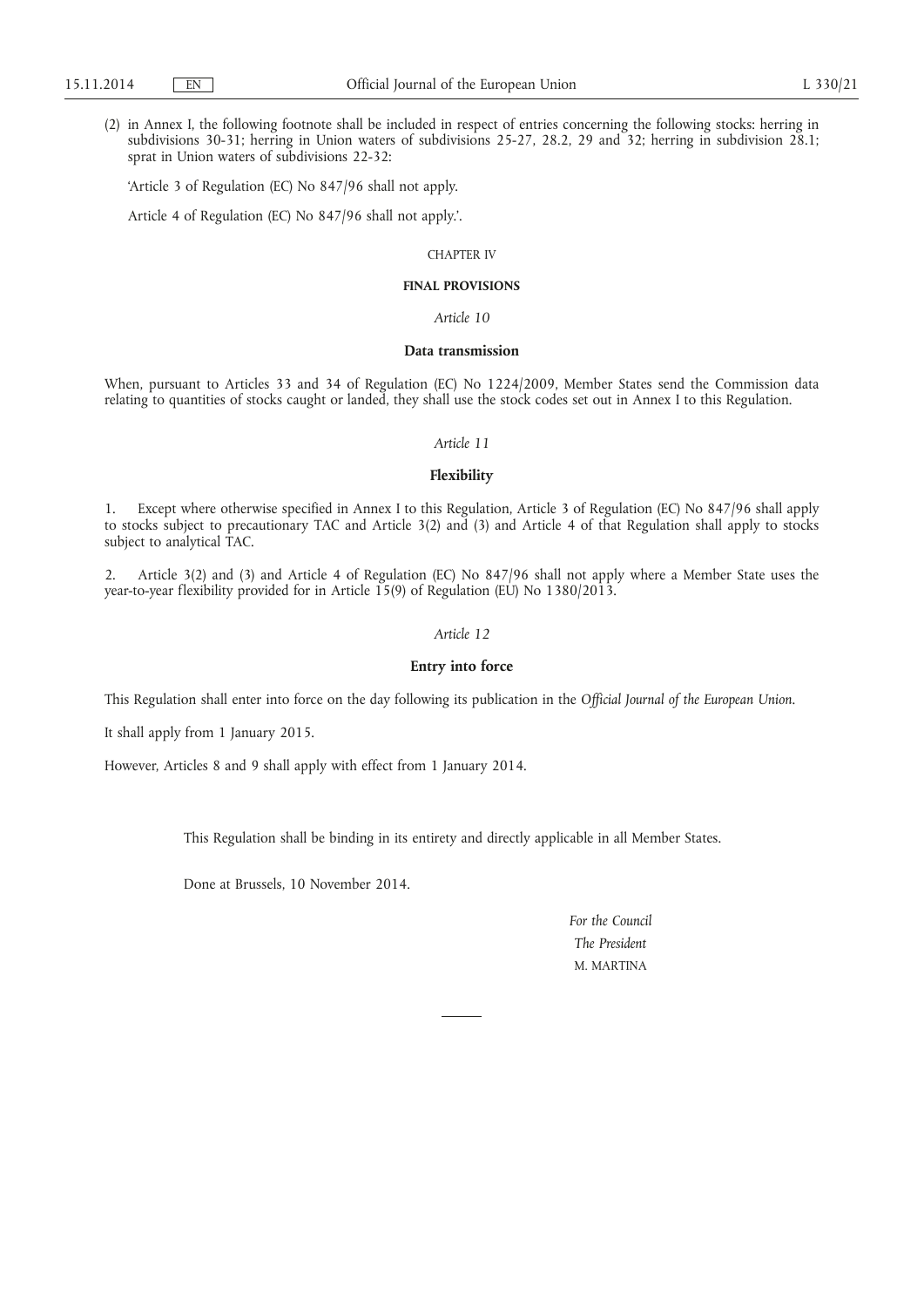# *ANNEX I*

# **TACs APPLICABLE TO UNION FISHING VESSELS IN AREAS WHERE TACs EXIST BY SPECIES AND BY AREA**

The following tables set out the TACs and quotas (in tonnes live weight, except where otherwise specified) by stock, and conditions functionally linked thereto.

The references to fishing zones are references to ICES zones, unless otherwise specified.

The fish stocks are referred to using the alphabetical order of the Latin names of the species.

For the purposes of this Regulation, the following comparative table of Latin names and common names is provided:

| Alpha-3 code | Common name     |
|--------------|-----------------|
| <b>HER</b>   | Herring         |
| <b>COD</b>   | Cod             |
| <b>PLE</b>   | Plaice          |
| <b>SAL</b>   | Atlantic salmon |
| <b>SPR</b>   | Sprat           |
|              |                 |

|         | Herring<br>Clupea harengus | Zone: | Subdivisions 30-31<br>HER/3D30.; HER/3D31. |
|---------|----------------------------|-------|--------------------------------------------|
| Finland | 129 923                    |       |                                            |
| Sweden  | 28 547                     |       |                                            |
| Union   | 158 470                    |       |                                            |
| TAC     | 158 470                    |       | Analytical TAC                             |

| Species:   | Herring<br>Clupea harengus | Zone: | Subdivisions 22-24<br>HER/3B23.; HER/3C22.; HER/3D24.                                                                                                 |
|------------|----------------------------|-------|-------------------------------------------------------------------------------------------------------------------------------------------------------|
| Denmark    | 3 1 1 5                    |       |                                                                                                                                                       |
| Germany    | 12 259                     |       |                                                                                                                                                       |
| Finland    | $\overline{2}$             |       |                                                                                                                                                       |
| Poland     | 2 8 9 1                    |       |                                                                                                                                                       |
| Sweden     | 3 9 5 3                    |       |                                                                                                                                                       |
| Union      | 22 2 2 0                   |       |                                                                                                                                                       |
| <b>TAC</b> | 22 2 2 0                   |       | Analytical TAC<br>Article 3(2) and (3) of Regulation (EC)<br>No 847/96 shall not apply.<br>Article 4 of Regulation (EC) No 847/96 shall<br>not apply. |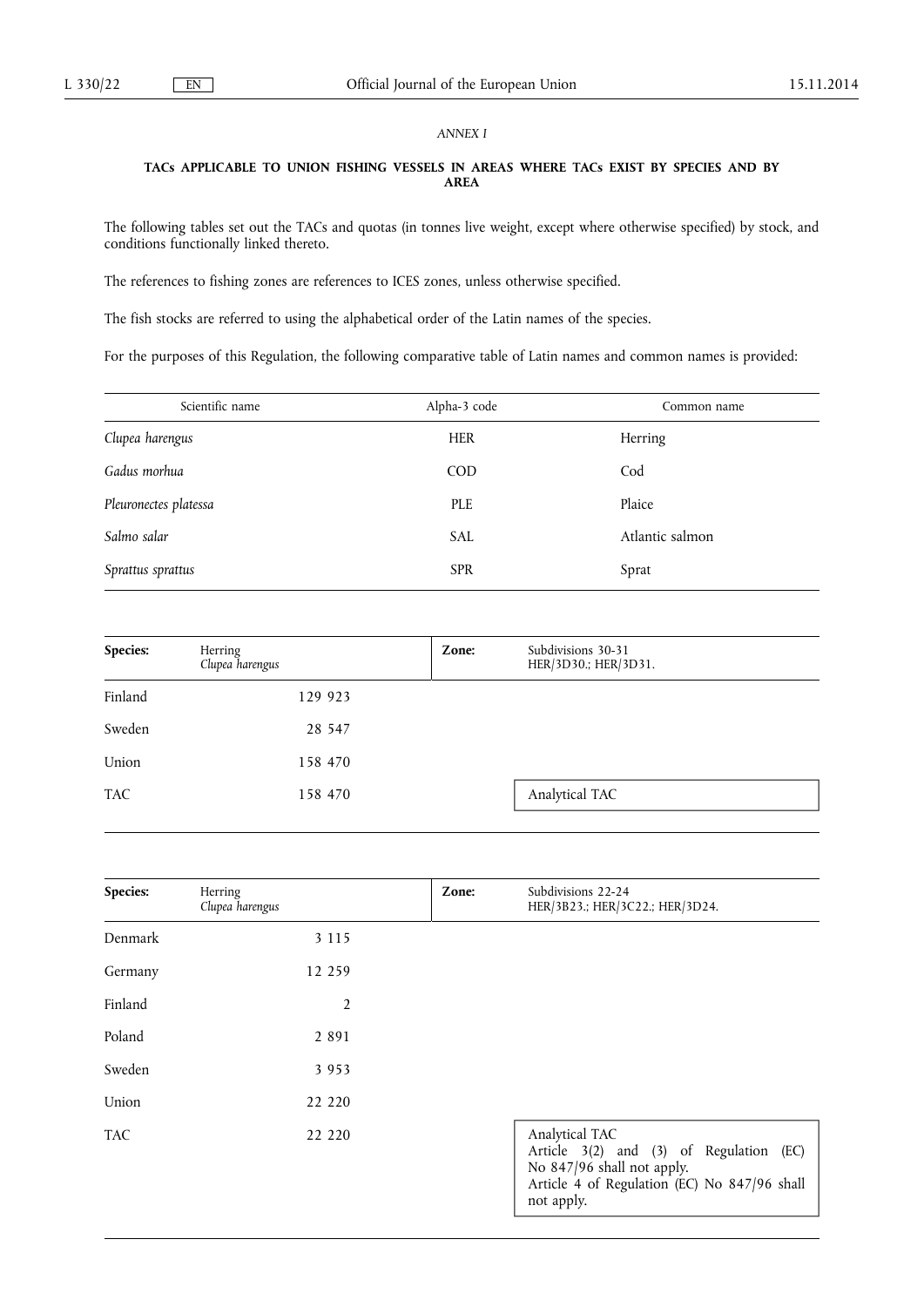| Species:   | Herring<br>Clupea harengus | Zone: | Union waters of Subdivisions 25-27, 28.2, 29 and 32<br>HER/3D25.; HER/3D26.; HER/3D27.; HER/3D28.2;<br>HER/3D29.; HER/3D32. |
|------------|----------------------------|-------|-----------------------------------------------------------------------------------------------------------------------------|
| Denmark    | 3 5 9 6                    |       |                                                                                                                             |
| Germany    | 953                        |       |                                                                                                                             |
| Estonia    | 18 363                     |       |                                                                                                                             |
| Finland    | 35 845                     |       |                                                                                                                             |
| Latvia     | 4 5 3 2                    |       |                                                                                                                             |
| Lithuania  | 4 7 7 2                    |       |                                                                                                                             |
| Poland     | 40 723                     |       |                                                                                                                             |
| Sweden     | 54 667                     |       |                                                                                                                             |
| Union      | 163 451                    |       |                                                                                                                             |
| <b>TAC</b> | Not relevant               |       | Analytical TAC                                                                                                              |

| Species:   | Herring<br>Clupea harengus | Zone: | Subdivision 28.1<br>HER/03D.RG |
|------------|----------------------------|-------|--------------------------------|
| Estonia    | 17 908                     |       |                                |
| Latvia     | 20 872                     |       |                                |
| Union      | 38 7 80                    |       |                                |
| <b>TAC</b> | 38 780                     |       | Analytical TAC                 |

| <b>Species</b> | Cod<br>Gadus morhua | Zone: | Union waters of Subdivisions 25-32<br>COD/3D25.; COD/3D26.; COD/3D27.; COD/3D28.;<br>COD/3D29.; COD/3D30.; COD/3D31.; COD/3D32.                          |
|----------------|---------------------|-------|----------------------------------------------------------------------------------------------------------------------------------------------------------|
| Denmark        | 11 814              |       |                                                                                                                                                          |
| Germany        | 4 700               |       |                                                                                                                                                          |
| Estonia        | 1 1 5 1             |       |                                                                                                                                                          |
| Finland        | 904                 |       |                                                                                                                                                          |
| Latvia         | 4 3 9 3             |       |                                                                                                                                                          |
| Lithuania      | 2 8 9 4             |       |                                                                                                                                                          |
| Poland         | 13 603              |       |                                                                                                                                                          |
| Sweden         | 11 969              |       |                                                                                                                                                          |
| Union          | 51 429              |       |                                                                                                                                                          |
| <b>TAC</b>     | Not relevant        |       | Precautionary TAC<br>Article 3(2) and (3) of Regulation (EC)<br>No 847/96 shall not apply.<br>Article 4 of Regulation (EC) No 847/96 shall<br>not apply. |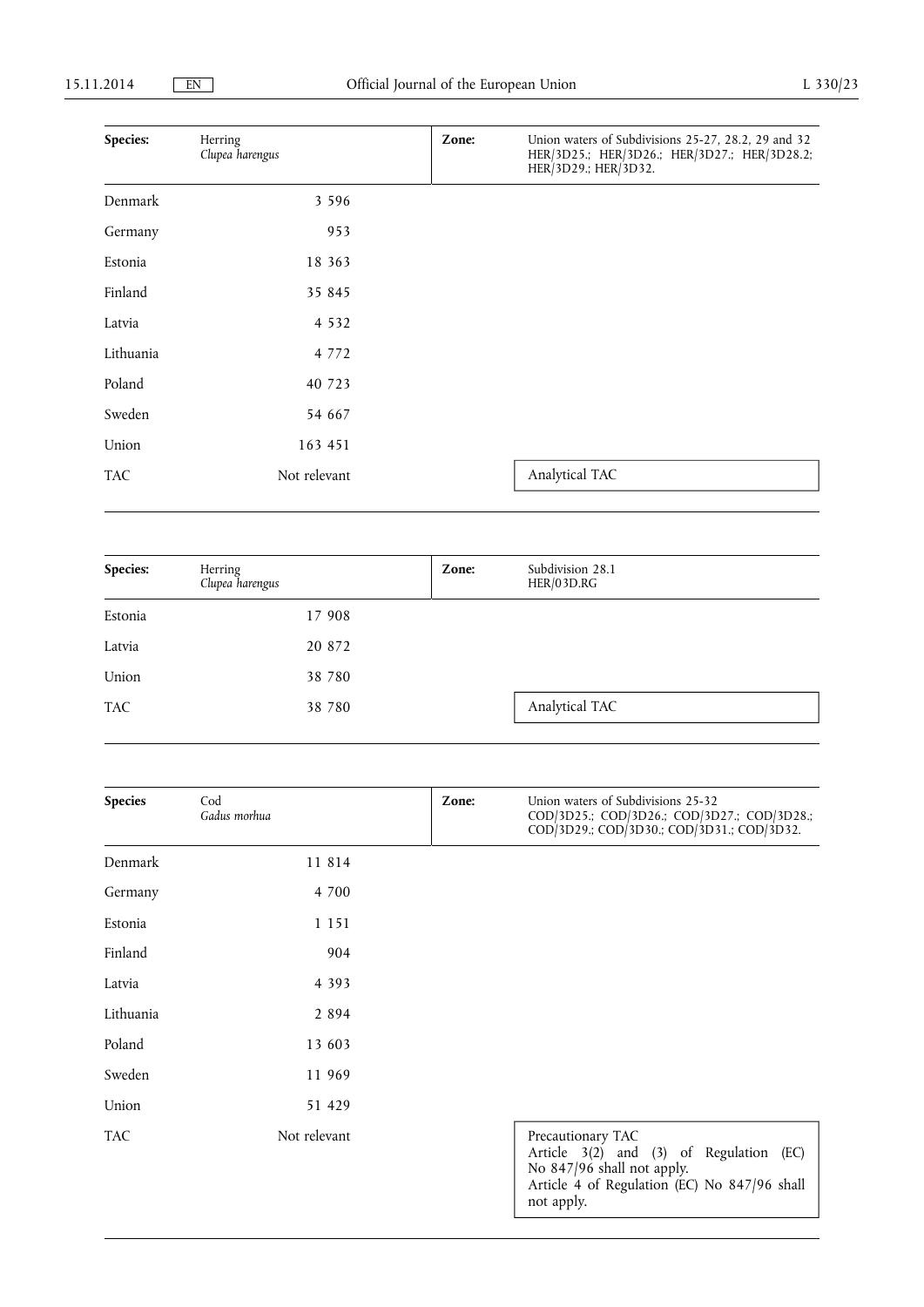| Species:   | Cod<br>Gadus morhua | Zone: | Subdivisions 22-24<br>COD/3B23.; COD/3C22.; COD/3D24.                                                                                                 |
|------------|---------------------|-------|-------------------------------------------------------------------------------------------------------------------------------------------------------|
| Denmark    | 6 9 4 1             |       |                                                                                                                                                       |
| Germany    | 3 3 9 3             |       |                                                                                                                                                       |
| Estonia    | 154                 |       |                                                                                                                                                       |
| Finland    | 136                 |       |                                                                                                                                                       |
| Latvia     | 574                 |       |                                                                                                                                                       |
| Lithuania  | 372                 |       |                                                                                                                                                       |
| Poland     | 1857                |       |                                                                                                                                                       |
| Sweden     | 2 4 7 3             |       |                                                                                                                                                       |
| Union      | 15 900              |       |                                                                                                                                                       |
| <b>TAC</b> | 15 900              |       | Analytical TAC<br>Article 3(2) and (3) of Regulation (EC)<br>No 847/96 shall not apply.<br>Article 4 of Regulation (EC) No 847/96 shall<br>not apply. |

| Species:   | Plaice<br>Pleuronectes platessa | Zone: | Union waters of Subdivisions 22-32<br>PLE/3B23.; PLE/3C22.; PLE/3D24.;<br>PLE/3D25.;<br>PLE/3D26.; PLE/3D27.; PLE/3D28.;<br>PLE/3D29.;<br>PLE/3D30.; PLE/3D31.; PLE/3D32. |
|------------|---------------------------------|-------|---------------------------------------------------------------------------------------------------------------------------------------------------------------------------|
| Denmark    | 2 4 4 3                         |       |                                                                                                                                                                           |
| Germany    | 271                             |       |                                                                                                                                                                           |
| Poland     | 511                             |       |                                                                                                                                                                           |
| Sweden     | 184                             |       |                                                                                                                                                                           |
| Union      | 3 4 0 9                         |       |                                                                                                                                                                           |
| <b>TAC</b> | 3 4 0 9                         |       | Precautionary TAC                                                                                                                                                         |

| <b>Species:</b> | Atlantic salmon<br>Salmo salar | Zone: | Union waters of Subdivisions 22-31<br>SAL/3B23.; SAL/3C22.; SAL/3D24.;<br>$SAL/3D25$ .;<br>$SAL/3D26$ ; $SAL/3D27$ ;<br>SAL/3D28.;<br>$SAL/3D29$ .;<br>SAL/3D30.; SAL/3D31. |
|-----------------|--------------------------------|-------|-----------------------------------------------------------------------------------------------------------------------------------------------------------------------------|
| Denmark         | 19 879 $(1)$                   |       |                                                                                                                                                                             |
| Germany         | $2\;212\;$ <sup>(1)</sup>      |       |                                                                                                                                                                             |
| Estonia         | $2020$ (1)                     |       |                                                                                                                                                                             |
| Finland         | 24 787 $(1)$                   |       |                                                                                                                                                                             |
| Latvia          | 12 644 $(1)$                   |       |                                                                                                                                                                             |
| Lithuania       | 1 486 $(1)$                    |       |                                                                                                                                                                             |
| Poland          | $6030$ (1)                     |       |                                                                                                                                                                             |
| Sweden          | $26870$ (1)                    |       |                                                                                                                                                                             |
| Union           | 95 928 (1)                     |       |                                                                                                                                                                             |
| <b>TAC</b>      | Not relevant                   |       | Analytical TAC<br>Article 3(2) and (3) of Regulation (EC)<br>No 847/96 shall not apply.<br>Article 4 of Regulation (EC) No 847/96 shall<br>not apply.                       |

### ( 1) Expressed by number of individual fish.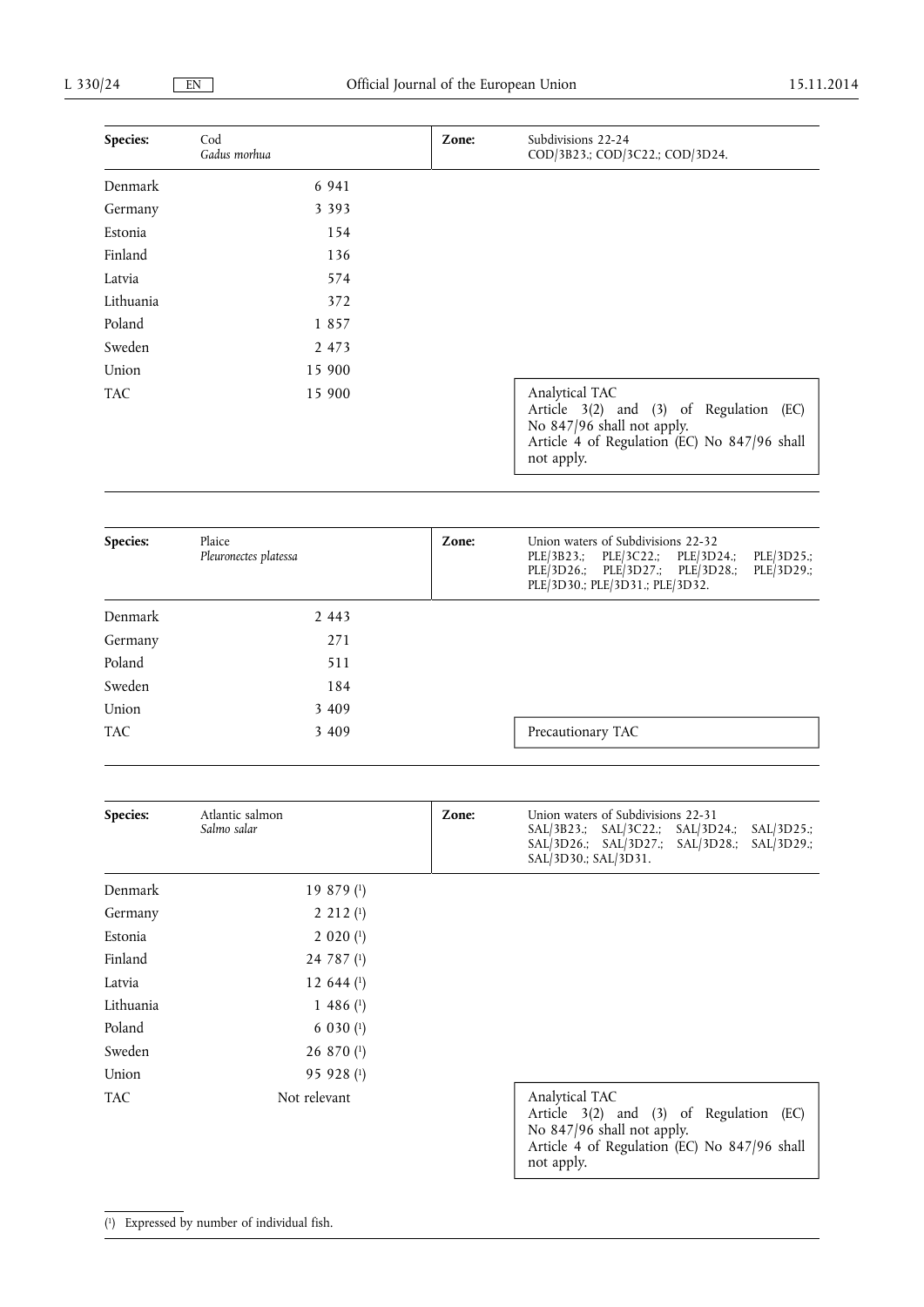| Species:   | Atlantic salmon<br>Salmo salar | Zone: | Union waters of Subdivision 32<br>SAL/3D32. |  |
|------------|--------------------------------|-------|---------------------------------------------|--|
| Estonia    | $1\,344\,(1)$                  |       |                                             |  |
| Finland    | 11 762 $(1)$                   |       |                                             |  |
| Union      | 13 106 $(1)$                   |       |                                             |  |
| <b>TAC</b> | Not relevant                   |       | Precautionary TAC                           |  |

( 1) Expressed by number of individual fish.

| Species:   | Sprat<br>Sprattus sprattus | Zone: | Union waters of Subdivisions 22-32<br>SPR/3D25.;<br>SPR/3B23.; SPR/3C22.; SPR/3D24.;<br>SPR/3D26.; SPR/3D27.; SPR/3D28.;<br>$SPR/3D29$ .;<br>SPR/3D30.; SPR/3D31.; SPR/3D32. |
|------------|----------------------------|-------|------------------------------------------------------------------------------------------------------------------------------------------------------------------------------|
| Denmark    | 21 068                     |       |                                                                                                                                                                              |
| Germany    | 13 347                     |       |                                                                                                                                                                              |
| Estonia    | 24 4 65                    |       |                                                                                                                                                                              |
| Finland    | 11 029                     |       |                                                                                                                                                                              |
| Latvia     | 29 548                     |       |                                                                                                                                                                              |
| Lithuania  | 10 689                     |       |                                                                                                                                                                              |
| Poland     | 62 706                     |       |                                                                                                                                                                              |
| Sweden     | 40 729                     |       |                                                                                                                                                                              |
| Union      | 213 581                    |       |                                                                                                                                                                              |
| <b>TAC</b> | Not relevant               |       | Analytical TAC                                                                                                                                                               |